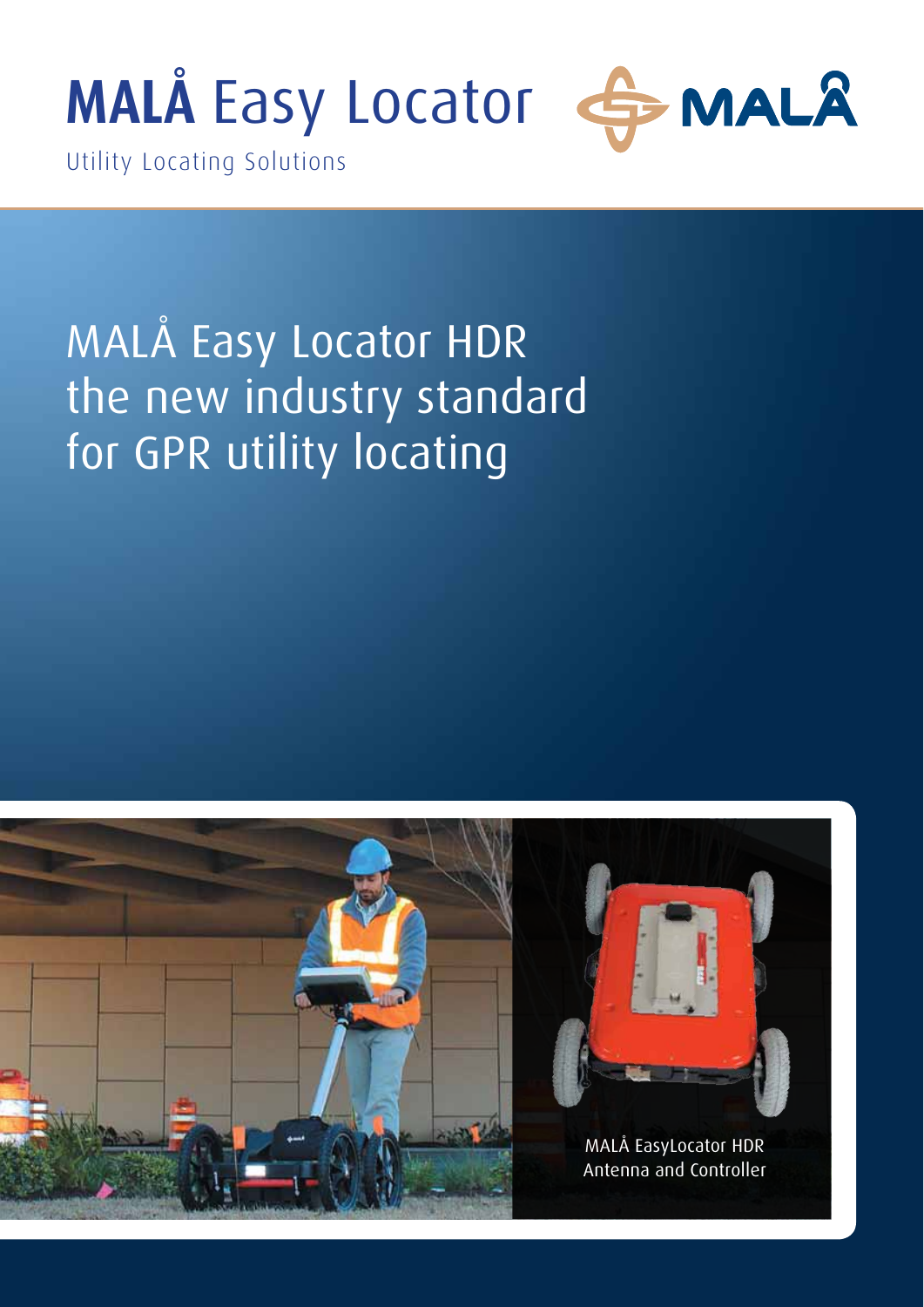# Utility Locating made Easy... again

**The MALÅ Easy Locator revolutionized the utility locating industry and became the industry standard to which all later products is compared. Built on this massive success, MALÅ introduces the Easy Locator HDR (High Dynamic Range). The MALÅ Easy Locator HDR, is faster, even easier to use, more powerful and delivers cleaner data with more detail at up to 20% better penetration depth to comparable systems.** 

Advances in the design and construction of buried utilities have resulted in the ever increasing use of non-metallic materials. Locate professionals know the difficulties associated with non-metallic utilities and that conventional locating tools leave you a few pieces short. Ground penetrating radar is the only technology available that neither require physical connection to the utility, nor does it rely on electromagnetic (EM) radiation from the utility. The MALÅ Easy Locator series was designed to meet with the requirements from the locating industry and has become the standard ground penetrating radar utility locating tool.

The MALÅ Easy Locator HDR looks at first glance similar to its predecessor and is keeping all the appreciated features and functions but it is a major improvement in data quality, power management and speed. Even if the Easy Locator's well-known look and feel is kept intact, the user interface is made even simpler and clearer. Collected data is of unprecedented quality and max continuous run-time is now at 14 hours. The new Easy Locator HDR also includes a builtin DGPS receiver, simplifying positioning of identified utilities. Maybe the most important aspect of the new MALÅ Easy Locator HDR, the price structure is kept at the same level as before, well below competive and comparable products.

> "Having dealt with various types of GPR equipment, for our application there is no alternative to the MALÅ Easy Locator. It is simply the best suited GPR unit to solve our detection needs." - MWH Global, U.K.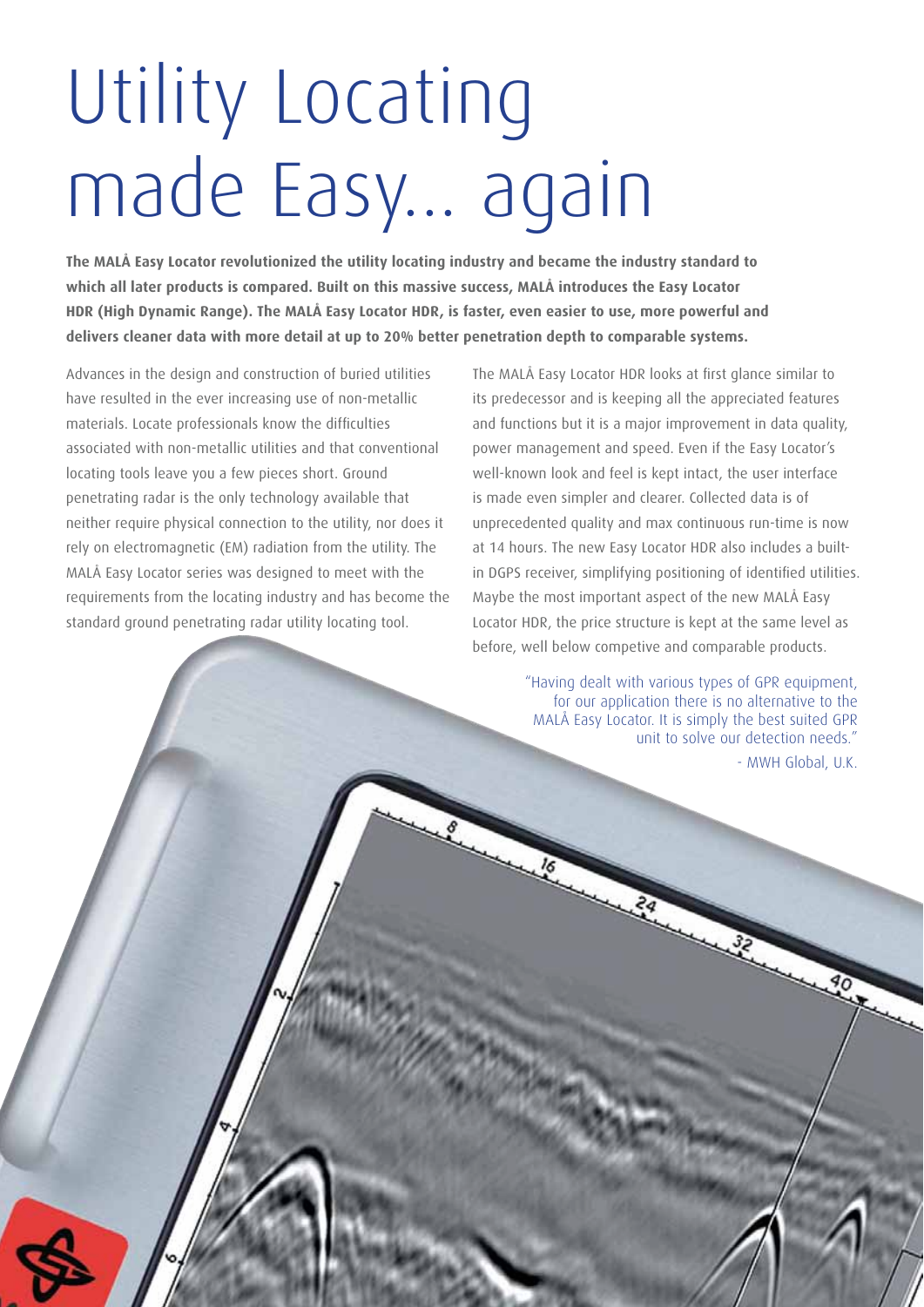## The market leading MALÅ Easy Locator

**The MALÅ Easy Locator was the first ground penetrating radar specifically designed for only one application area, to detect buried utilities. With everything built into one unit, designed to deliver results immediately at site, and with an understandable and dedicated interface, the MALÅ Easy Locator made ground penetrating radar measurements easier, more accessible and understandable. The MALÅ Easy Locator HDR is the new improved, soon-to-be, market leader for ground penetrating radar utility detection.**

The MALÅ Easy Locator HDR is an **all-in-one** unit with a hinged shaft enabling the entire unit to fit in the back of a standard station wagon for transportation between sites. The (**HDR**) high dynamic range antenna, **optimized for utility detection**, are ruggedized, sealed and shielded. The Easy Locator monitor has excellent readability, even in direct sunlight, and the **keyboard-less** interface is controlled by a single turn-and-push dial. All sensitive parts of the system are carefully protected in a robust aluminum casing, weather protected and built to last through harsh environments and rough transports. The MALÅ Easy Locator is **built to deliver** at site and the dedicated built-in software is tailored for utility detection and include all necessary components from start to finish. MALÅ's goal when designing and building the system was to make ground penetrating radar simpler, **cost effective** and more accessible to the utility market, hence the name, **The MALÅ Easy Locator** HDR.



The MALÅ Easy Locator HDR's hinged shaft simplifies logistics between sites and minimizes startup time





The MALÅ Easy Locator HDR fits also nicely into the MALÅ Rough Terrain Cart

(RTC) option.

## For more information, see www.malags.com



### **Easy Locator HDR**

(patents pending)

#### Technical Specification

POWER SUPPLY: Li-Ion 12V/8.7Ah battery

SYSTEM POWER CONSUMPTION: 2.4A

CONTINUOUS OPERATING TIME: 14h (4 bat. packs)

OPERATING TEMP: -20° to +50°C or 0° to 120 °F

ENVIRONMENTAL: IP65

MAX OPERATING SPEED: >25 km/h (>15 mph)

MAX SCAN RATE: >1024 scans/sec. @ 700 samples

DISPLAY: 10.4" Color TFT, sunlight-readable, LCD

DIM. WITH WHEELS: 67x47x19cm / 26"x19"x7" (excluding handle)

TOTAL SYSTEM WEIGHT: 21,5 kg / 47 lb

ANTENNA: High Dynamic Range 450MHz Antenna

DGPS (SBAS): Built-in. External devices are also supported.

#### Features and Accessories

Ergonomic, Compact and Field rugged design

Minimal setup time

Simple, one-button, operation

Mulitple battery management, no swapping (up to 4 batteries)

Real-time zoom (no 'depth window' setting necessary)

Multiple Language support

Detects metallic and non-metallic utilities

On-site marking of utilities and objects

Back up cursor for quick and accurate utility marking

Rough Terrain Cart as option